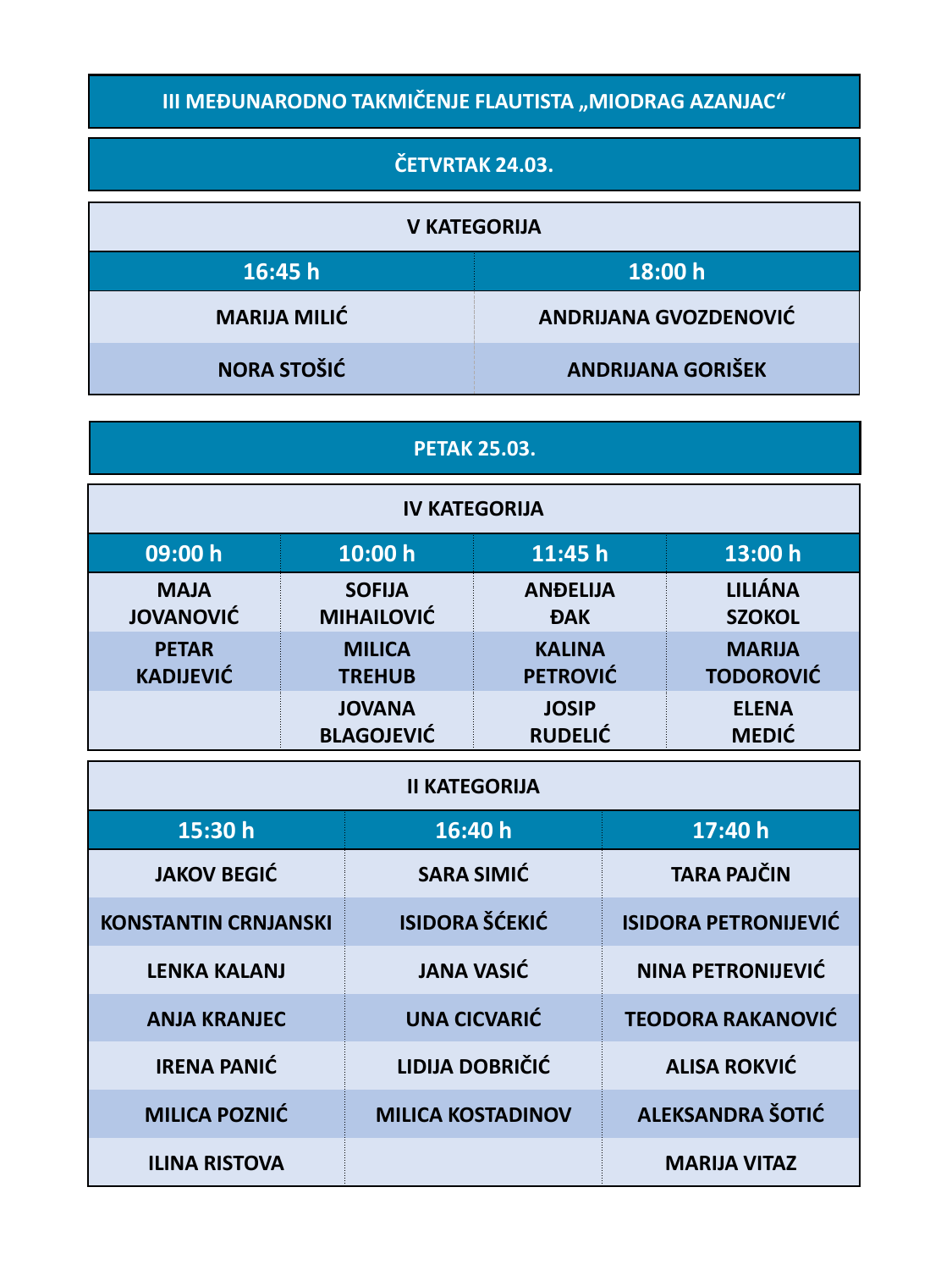| <b>SUBOTA 26.03.</b>        |                               |  |  |
|-----------------------------|-------------------------------|--|--|
| <b>PRETKATEGORIJA A</b>     |                               |  |  |
| 09:30 h                     | 10:00 h                       |  |  |
| <b>MAJA BOSISIO LALEVIĆ</b> | <b>MILICA BAJIĆ</b>           |  |  |
| <b>GEORGIJ JAKOVINIČ</b>    | <b>MIŠA CIGALE</b>            |  |  |
| <b>SARA JOVANOVIĆ</b>       | LUKA HALILOVIĆ                |  |  |
| <b>DUNJA MARIĆ</b>          | <b>TAJDA JAKLEVIČ</b>         |  |  |
| <b>NATALIJA MLADENOVIĆ</b>  | <b>EMIL JONES</b>             |  |  |
| <b>LENA RIBAĆ</b>           | <b>NIKOLINA STEFANOVIĆ</b>    |  |  |
|                             | <b>VESPER VIDEC</b>           |  |  |
|                             | <b>ANDELIJA VIDOSAVLJEVIĆ</b> |  |  |

| <b>III KATEGORIJA</b>              |                                 |                       |                   |                                   |
|------------------------------------|---------------------------------|-----------------------|-------------------|-----------------------------------|
| 11:30 h                            | 12:45h                          | 13:45 h               | 16:00 h           | 17:15h                            |
| <b>SIMONA</b>                      | <b>DOROTEA</b>                  | <b>SOFIJA</b>         | <b>TARA</b>       | <b>KSENIJA</b>                    |
| <b>FILIPOVIĆ</b>                   | <b>POPOVIĆ</b>                  | <b>AĆIMOVIĆ</b>       | <b>JOVANOVIĆ</b>  | <b>NIKOLIĆ</b>                    |
| <b>IVA</b>                         | <b>MATEA</b>                    | <b>DIJANA</b>         | <b>KATARINA</b>   | <b>KALINA</b>                     |
| <b>JARAKOVIĆ</b>                   | <b>SKENDER</b>                  | <b>DRAGOSAVLJEVIĆ</b> | <b>LAZOVIĆ</b>    | <b>PAVLOVIĆ</b>                   |
| <b>ISIDORA</b>                     | <b>LIZA</b>                     | <b>ANGELINA</b>       | <b>IVA</b>        | <b>JANA</b>                       |
| <b>KOZLINA</b>                     | <b>TKALČEC</b>                  | <b>GRIEKO</b>         | <b>MIJAILOVIĆ</b> | <b>STOJAKOVIĆ</b>                 |
| <b>VASILIJA</b><br><b>PETROVIĆ</b> | <b>OLIVERA</b><br><b>VULETA</b> |                       |                   | <b>JELISAVETA</b><br><b>ŠUTIĆ</b> |